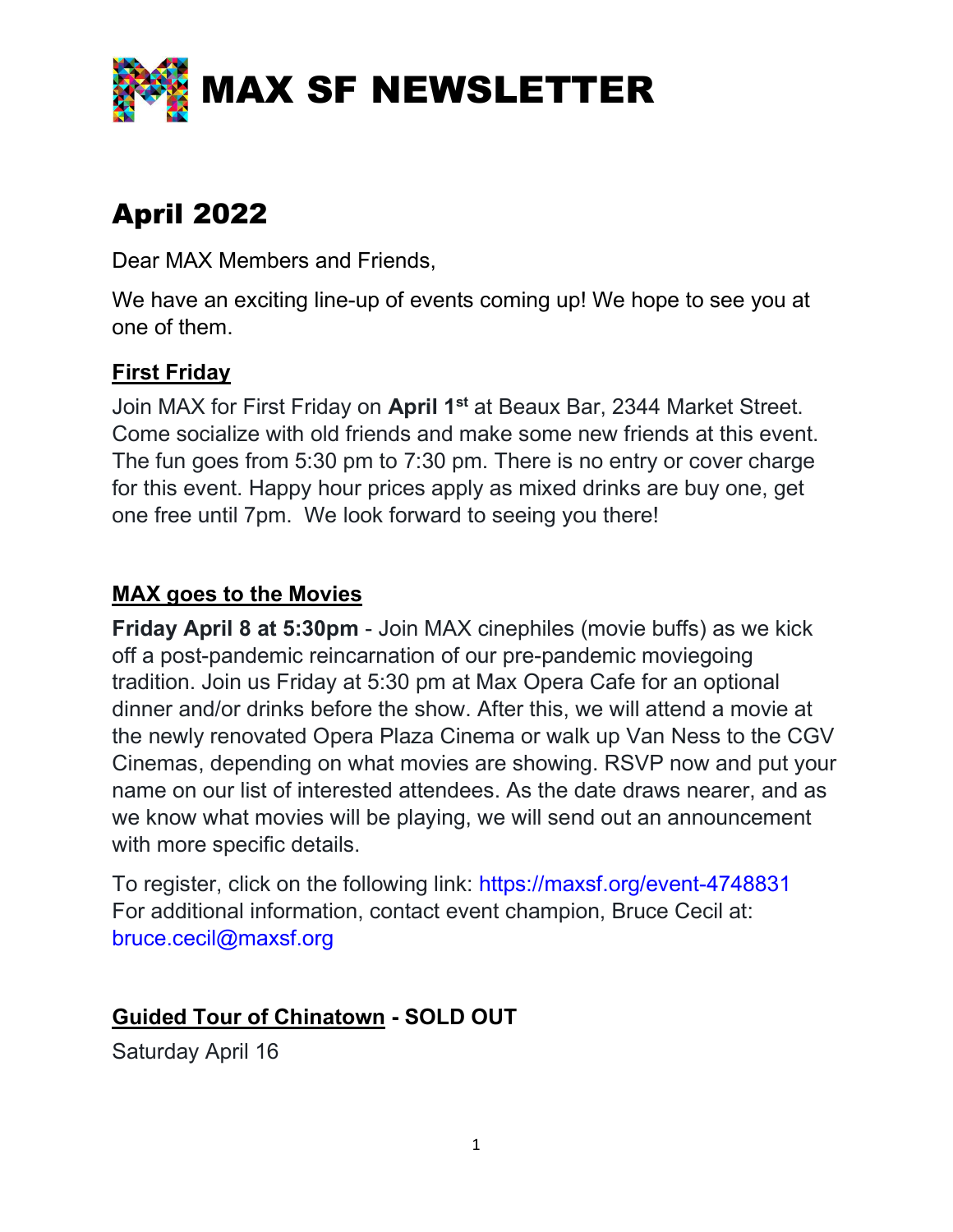

# Third Thursday

Third Thursday will be back at Beaux on April 21<sup>st</sup> from 5:30pm to 7:30pm. Like the First Friday event, there is no entry fee, and the same half price drink specials apply. See all of you there!

# Unique White Wine Tasting

Saturday, April 23, 7:00-9:00 pm. Come sample and learn about a variety of white wines with local Wine Representative Jerry Tusan. Event is in a beautiful loft off 4<sup>th</sup> Street near Oracle Park. Jerry will provide the address and further details after registration. Six to 8 white wines will be featured for this event, and a buffet of light appetizers will be provided for the tastings. Wines are from several countries around the world that specialize in these varietals. Come mingle and share your opinions with each other regarding your wine preferences. Or your opinion on other topics that you care to discuss!

To register for this event, go to: https://maxsf.org/event-4738617. Attendance to this event is limited to 22 people, so don't delay registering! Cost is \$30 per person. Sorry, NO REFUNDS.

Please be fully vaccinated. Alcohol will be served, so please use proper judgement. For additional information, contact Jerry Tusan at: jerry.tusan@maxsf.org

## Tequila Tasting Fiesta

Saturday, May 7, 5:00-8:00 pm. Join us for a Mexican-themed MAX Cinco de Mayo "Fiesta" on Siete de Mayo. The exact location will be sent to all who register, but the host site is a beautiful penthouse near Coit Tower in Telegraph Hill. The place has a gorgeous rooftop garden (weather permitting) with panoramic views overlooking the Golden Gate Bridge, Alcatraz Island and the Bay. We will taste and judge different tequilas. Then, we also will enjoy margaritas and a delicious meal of beef and beyond-beef enchiladas, chips and salsa, guacamole, etc. This is our MAX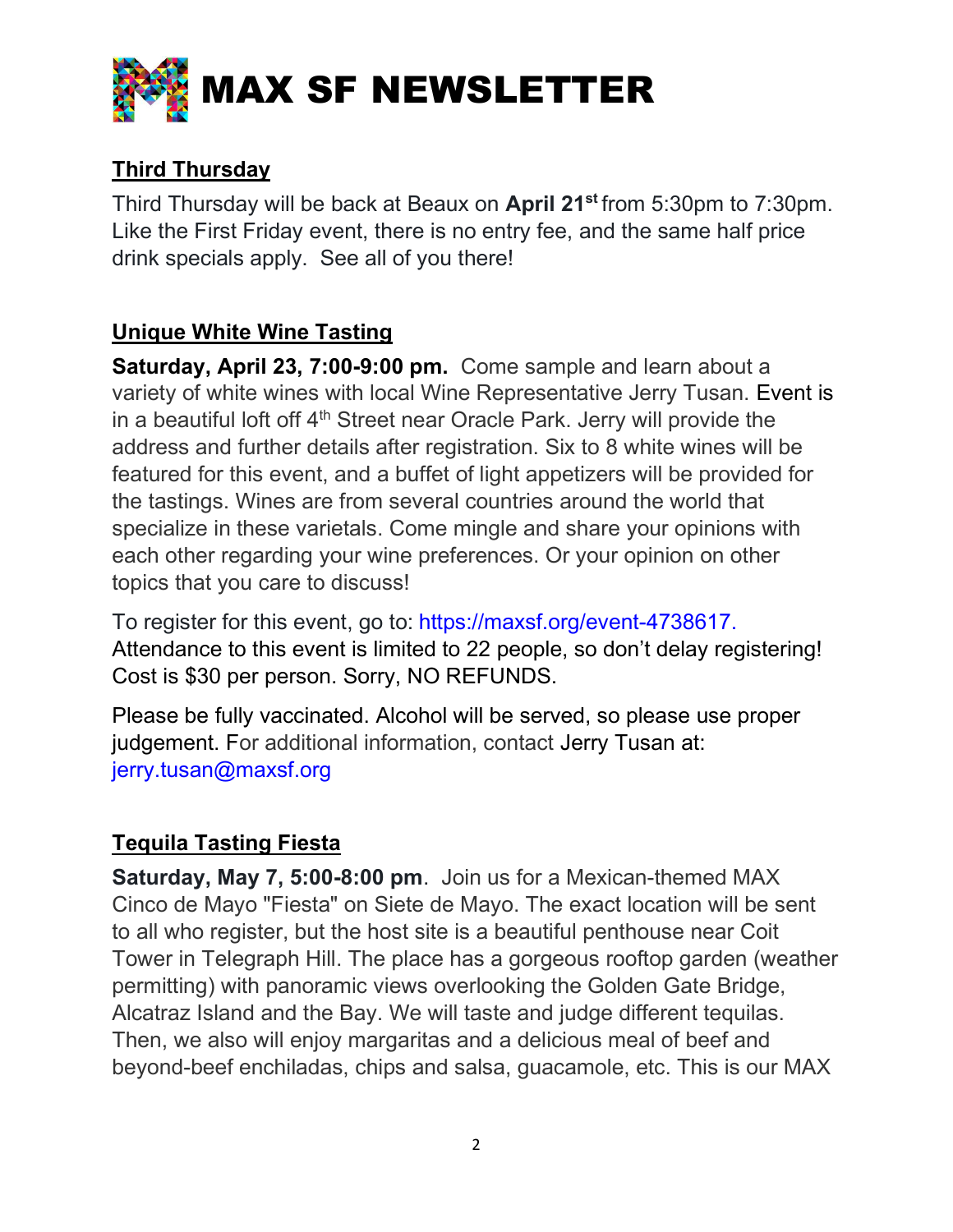

follow-up to our fabulous pre-pandemic bourbon-tasting parties, so you won't want to miss it!

To register for this event, go to: https://maxsf.org/event-4750850. Cost is just \$35, but RSVP soon, because space is limited to 20 participants. Please be fully vaccinated. Alcohol will be served, so please drink responsibly. For more information, contact Bruce Cecil at bruce.cecil@maxsf.org

# Filoli in Woodside

Saturday, June 4 at 10:30 am – MAX will be hosting a tour of this beautiful historic estate and gardens. Details to follow in an upcoming newsletter.

#### Volunteers Needed

MAX is looking for Volunteers to plan and help champion events they like to see happen. Although ideas are wonderful, we specifically are looking for volunteers who will organize and implement their ideas. Or help with other events and IT-Admin matters. Being involved in the organization provides members a much greater opportunity to connect with each other and expand their social network.

We also welcome members willing to provide host sites for MAX events. Larger sized sites particularly are welcomed. Hosts can choose to be or not be actively involved in organizing the event, as MAX can handle any necessary logistics.

For more information, contact Jim Tom at jim.tom@maxsf.org or contact any MAX board member.

#### Looking for Board Members

Are you an organizer or someone who likes to get involved making things happen? MAX needs active Board Members who are willing to roll up their sleeves and take responsibility for an area, helping with MAX administration and outreach, or preferably creating or championing events. The annual election for MAX board members will occur in April 2022. If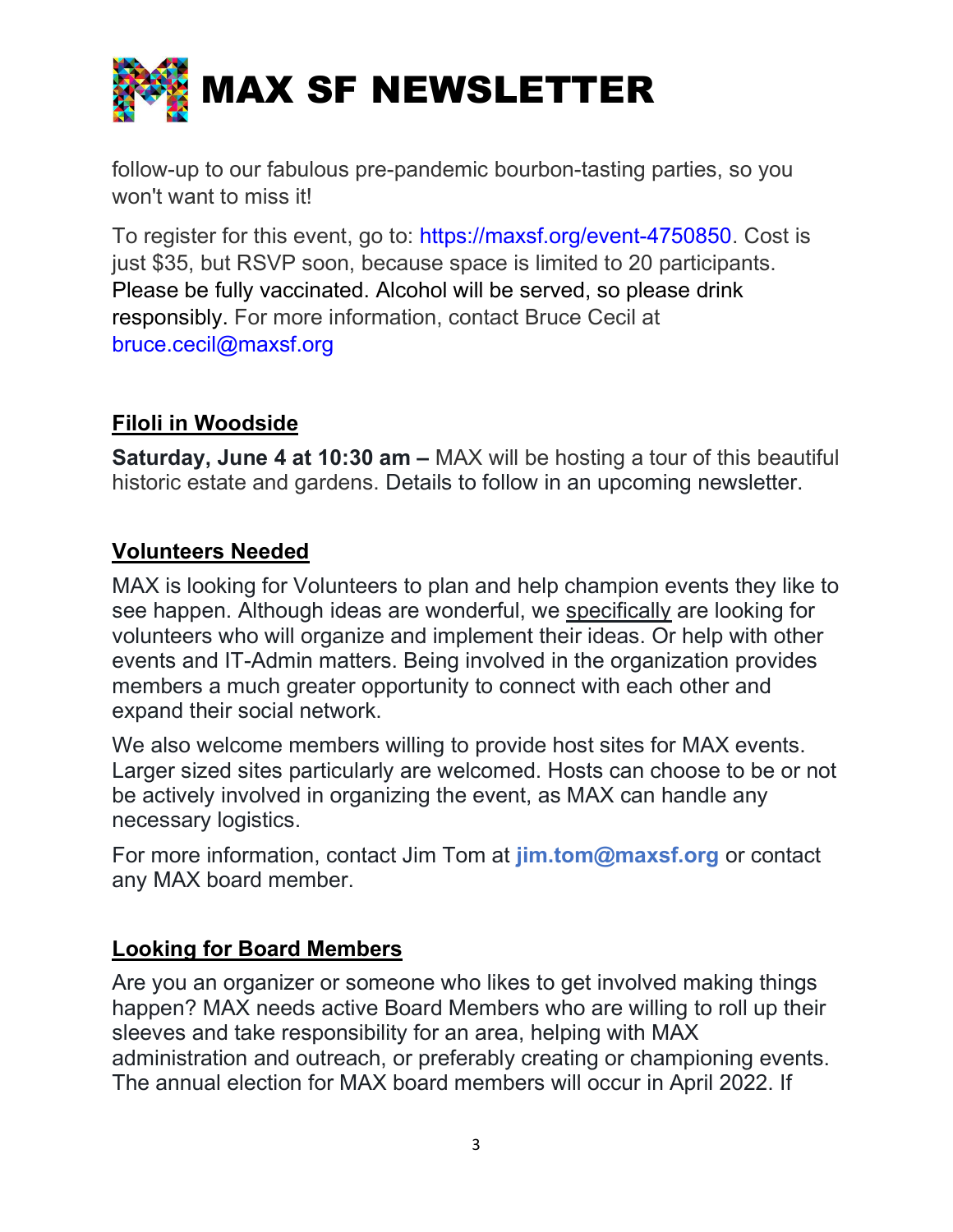

MAX members are interested in joining the board, email Jim Tom at jim.tom@maxsf.org or contact any MAX board member. Nominations will close in early April.

## Event Recap

- April 1 First Friday April 8 – MAX goes to the Movies April 16 – Guided Chinatown Tour and Lunch April 21 – Third Thursday April 23 – The Unique Wine Tasting Event
- May 7 Tequila Tasting Fiesta
- June 4 Filoli

# **Other Upcoming Events**

MAX has various exciting events in the planning stages. Upcoming newsletters will provide more details. Help champion an event!

May 5-11 – Silent Film Festival

May 21 – Opera simulcast

Summer – Miniature Golf

Summer/Fall – Thai Cooking Class

## Recap of Recent Past Events

St Patrick's Day Celebration – On March 12, more than 20 attended a Pre-St Patrick's Day event at the beautiful home of Lorenzo for a traditional feast of Irish food and drinks. The event sold out quickly and a good time was had by all!